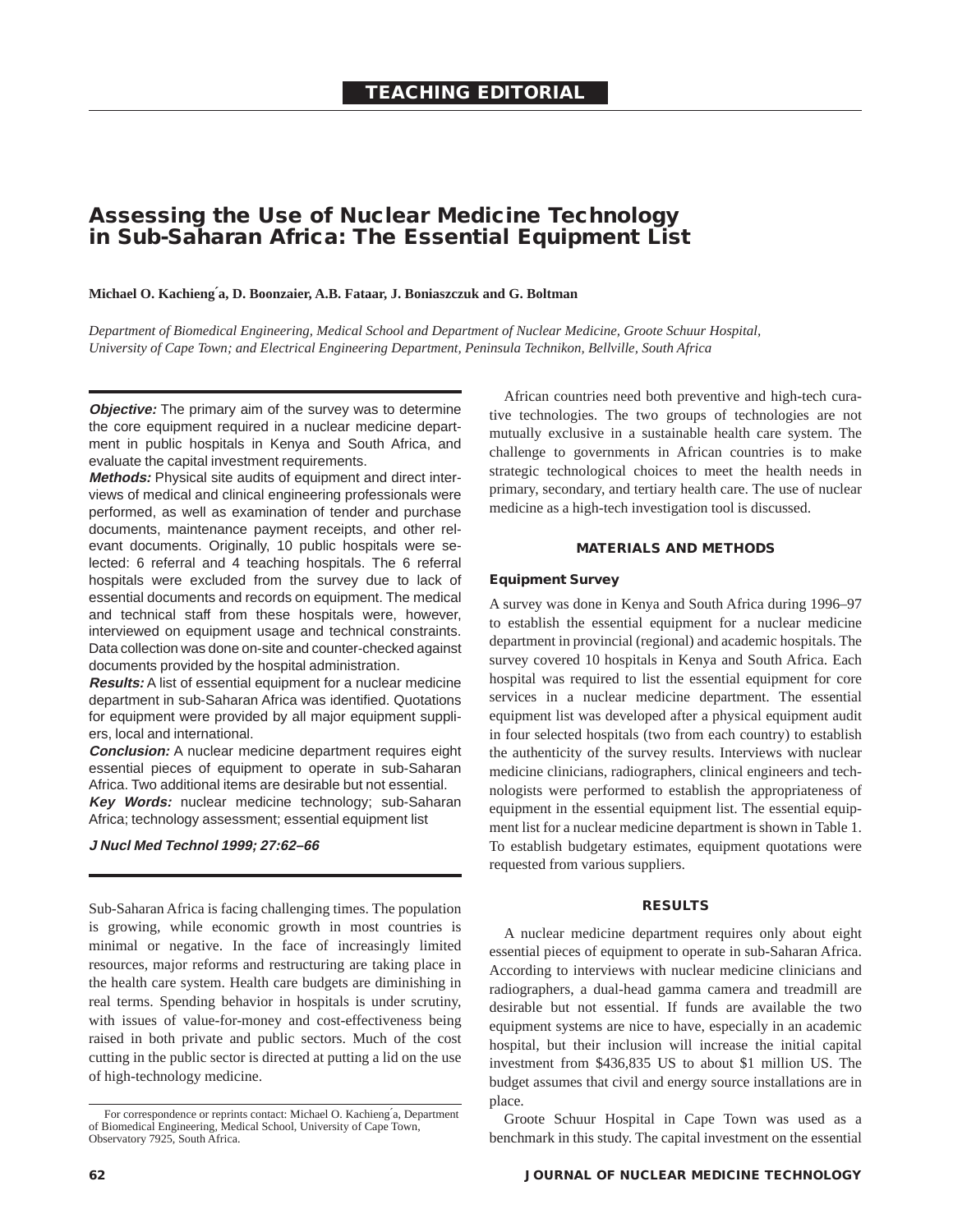# **TABLE 1 Essential Equipment List for a Nuclear Medicine Department in Sub-Saharan Africa**

| Equipment                                   |   | Quantity Cost (\$ US)* |  |
|---------------------------------------------|---|------------------------|--|
| Lean capital investment budget option       |   |                        |  |
| Single-head gamma camera with all attach-   |   |                        |  |
| ments                                       | 1 | 342.613.00             |  |
| Dose calibrator                             | 1 | 6,424.00               |  |
| Centrifuge                                  | 1 | 2,142.00               |  |
| Laminar flow cabinet                        | 1 | 4.284.00               |  |
| Radiation monitor                           | 1 | 1.071.00               |  |
| Radiation protection monitor (for personnel |   |                        |  |
| safety)                                     | 1 | 1,071.00               |  |
| Film developer                              | 1 | 14,990.00              |  |
| Computerized data processing system         |   |                        |  |
| (LAN system)                                | 1 | 25,696.00              |  |
| Well counter (for blood and urine samples)  | 1 | 2,120.00               |  |
| Maintenance instruments (scopemeter, fault  |   |                        |  |
| locater, multimeter, basic tools, etc.)     |   | 6,424.00               |  |
|                                             |   | Total \$436,835.00     |  |
| Full capital investment budget option       |   |                        |  |

| Dual-head gamma camera plus attach- |                    |
|-------------------------------------|--------------------|
| ments                               | 535,332.00         |
| Exercise treadmill                  | 8,566,00           |
|                                     | Total \$980,733,00 |
| $\sim$ $\sim$                       |                    |

\*Approximate exchange rates:  $$1 US = R6.20$  (South African rands)  $$1 US = KSh61.87$  (Kenyan shillings).

equipment was found to be approximately \$430,411 US. The cost of radiopharmaceuticals averaged \$85,653 US per year; the cost of maintenance and spare parts was about 12% of capital investment if both in-house staff and external maintenance providers are used. Cost maintenance is lower where in-house engineers are well trained and motivated. The competency of an in-house technical manager is of pivotal importance in the management of equipment installation, calibration, commissioning, warranty and supervision of external maintenance providers. Most of the nuclear medicine equipment has an average economic life span of 12 y with an effective utilization capacity of 10–12 h per day.

The basic minimum staff requirement in the nuclear medicine department is one nuclear medicine physician, one nuclear medicine radiographer and one clinical engineering technologist.

The clinical benefits to patients from nuclear medicine investigations far outweigh the capital outlay, especially when one considers that the majority of patients who visit a nuclear medicine department are already chronically ill people. Furthermore, in the case of academic hospitals, additional benefits are derived from training and research. Financial investment in a nuclear medicine department is modest compared to the radiology or radiation oncology departments. For example, at Groote Schuur Hospital, with an annual budget of \$112 million US, the nuclear medicine department budget only constitutes 0.5% of the facility budget while the radiology and radiation oncology departments allocations are 3.6% and 3.2%, respectively.

Ironically, the nuclear medicine department was one of the



**FIGURE 1.** A typical budget distribution in a teaching hospital. (Diagram courtesy Groote Schuur Hospital, Cape Town, South Africa.)

**VOLUME 27, NUMBER 1, MARCH 1999 63**

departments targeted for closure in the effort to cut down hospital expenditures and yet its budgetary consumption is comparatively small when viewed against the clinical contributions and support it provides to other departments, such as surgery and radiation oncology. The lack of technology assessment information can lead to irrational decisions by governments and hospital administrators. Figure 1 shows a typical budgetary distribution in a 1175-bed teaching hospital in sub-Saharan Africa.

Although not all countries of sub-Saharan Africa present exactly the same set of health problems, and markedly different stages of socioeconomic development can be identified, their health sector is characterized uniquely by mortality rates that are consistently worse than what usually is observed in the richer countries (*1*). This observation holds for classical indicators (life expectancy, bed occupancy rates) and infectious and parasitic diseases, and chronic diseases are becoming glaringly significant causes of death which before were regarded as exclusive to industrialized nations. This latter group includes cardiovascular diseases, renal diseases and lung cancer. These diseases demand the investigative techniques of nuclear medicine.

It is this commonality of health problems in the region that makes the authors believe that, although the equipment survey was performed only in two sub-Saharan African countries, the essential equipment list for a nuclear medicine department, with minor adjustments, is applicable to other countries in sub-Saharan Africa.

#### **EQUIPMENT SELECTION AND PROCUREMENT**

The selection of equipment with respect to manufacturer, model type, and so on should be based not only on its suitability for the particular procedures to be performed, as judged from its technical specifications, but also on such considerations as its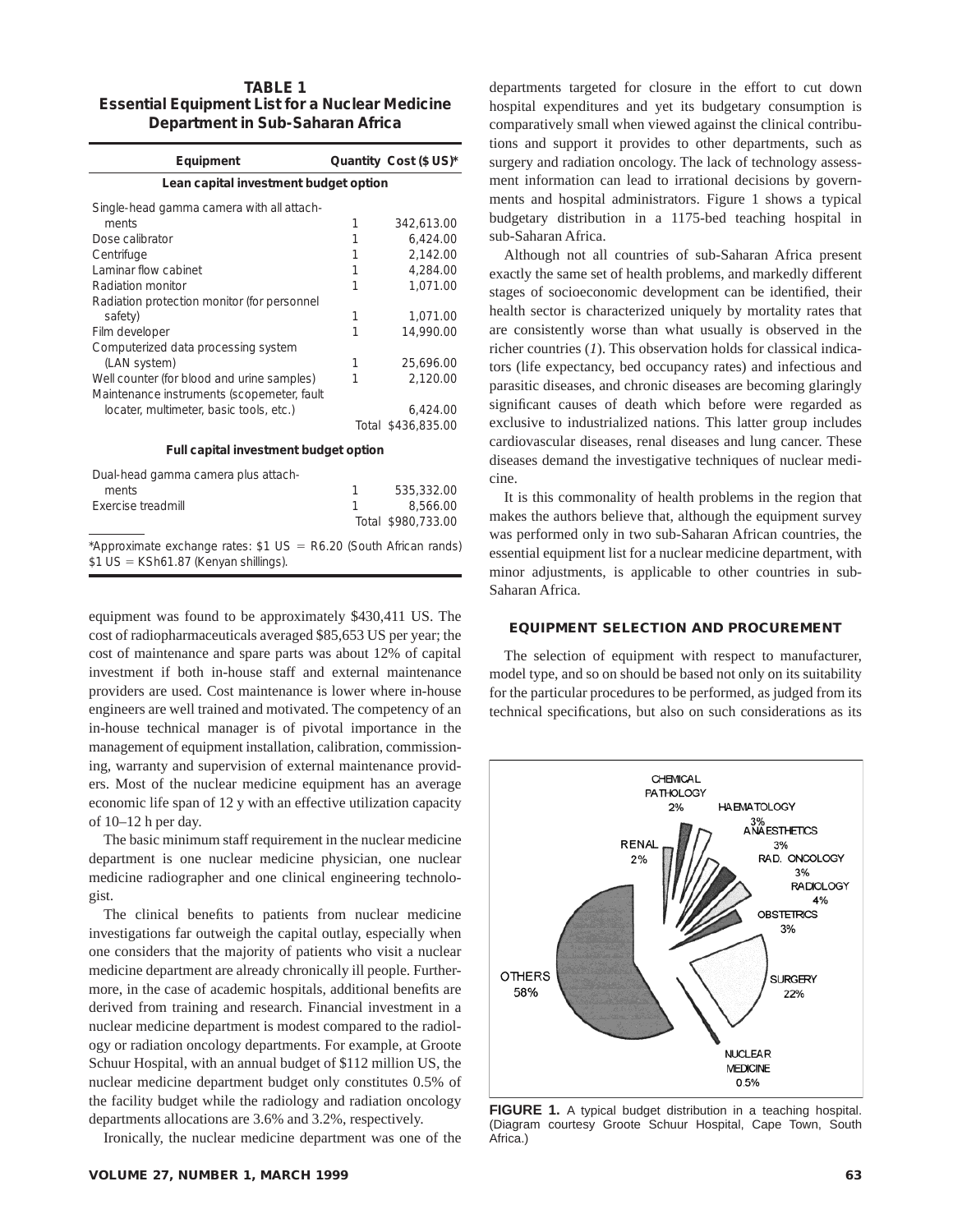ease of use, reliability, safety, compatibility with other equipment and other interface systems, the organizational support infrastructure, the technical expertise available for its maintenance, and the availability of spare parts. Technical advice on these points is often needed. The experience from other hospitals with similar equipment can be valuable.

Much care is necessary in negotiating an equipment purchase. Full technical specifications should be solicited from manufacturers. Such specifications should cover all components in the equipment, and all options, and should include: power supply requirements (phase, voltage and frequency); operational limitations as to temperature, humidity, etc.; requirements for expendable items, such as films and magnetic tapes; availability of such items locally; and there should be compliance with national or international standards. Quotations should indicate the price and terms: the date, mode and cost of delivery; the nature and duration of warranty; and cost of specific coverage of service contracts. The quotations also should include: the manufacturer's arrangement for installation; the accessories, spare parts, manuals, test instruments and consumables to be provided; the training and its location to be given to different categories of staff; the servicing facilities and personnel available; and the supply of spare parts. Further, the quotation should detail the purchaser's (hospital's) arrangements for testing, the minimum acceptable performance characteristics, and the action to be taken if these are not met. The hospital's equipment committee, user department, clinical engineering department, and/or the tender board should compare quotations from different suppliers with this in mind.

The wise purchaser will examine especially the servicing facilities and technical backup offered by different manufacturers or their representatives. The maintenance of equipment, including the supply of spare parts, must be anticipated for its expected economic life span. The purchase price is an unreliable guide as to what may be the actual total cost of equipment to the hospital, yet most tender boards' decisions are more often than not based on the purchase price because of lack of economic and technical evaluation information on the equipment. The more realistic guide when considering what factors to include in cost comparisons of competing equipment is the cost of ownership. Cost of ownership encompasses all direct and indirect expenses associated with the equipment over its economic lifetime (*2*).

It is essential that fully updated operation and service manuals accompany all equipment. Special tools, testing meters and other items needed for maintenance procedures also should be purchased with the equipment.

Purchase orders should define clearly the equipment's technical and performance specifications, and should again indicate: the price and terms; the date, mode and cost of delivery; the arrangements for installation, calibration and acceptance testing; the minimum acceptable performance characteristics and the action to be taken if these are not met; the nature and duration of the warranty; the accessories, spare parts, manuals, test devices and expendables to be included; the training to be given; and the service contract involved. To have a total understanding of the equipment needed, the purchase orders should be prepared by administrative and technical staff in close consultation with the nuclear medicine physician.

# **EQUIPMENT INSTALLATION**

The installation of equipment is determined largely by its expected use in relation to work patterns within the hospital or department. The availability of space, electrical power supplies, and environmental factors, such as temperature, humidity and air pollution, should be taken into consideration.

The availability of sufficient space for the equipment seems an obvious requirement, but consideration also should be given to the separate needs of clinical practice, quality testing and maintenance procedures, especially if these involve the use of other equipment and interface systems in conjunction with the equipment.

Poor quality of electrical power is recognized as a major cause of equipment malfunction and failure (*2,3*). This has been identified as the main source of equipment failure in African countries with unstable electrical power systems. Power supplies must, of course, match equipment specifications with regards to phase, voltage and frequency. When deemed necessary, additional protection against poor-quality power should be provided through power conditioners incorporating constant voltage transformers, which suppress voltage fluctuations and surges and filter out transients and noise. Unreliable power supply systems and power failures are common problems in many countries of sub-Saharan Africa.

#### **DISCUSSION**

Technologies of acute care medicine (generally known as high-technology medicine) are the forms of health care technology that receive the most discussion and generate the most controversy in the popular news and electronic media. These ''big ticket'' technologies include the intensive care equipment, nuclear medicine instruments and kidney transplants.

In any developing country, the overriding goal of the government should be to minimize, or significantly reduce, the levels of morbidity and mortality in its population. Hightechnology medicine and preventive care are distinguished as different methods of attaining this goal. High-technology medicine includes all the types of medical care that attempt to restore health and normal functioning to an individual after illness or disability already has occurred. Nuclear technology belongs to this class. Preventive health care is based on a completely different premise. It includes all types of health care that prevent or significantly delay the occurrence of illness and disability in the first place.

These two groups of technologies lie at the extreme ends of the health care spectrum. The ideal at which preventive medicine aims, and which it will never attain entirely, is to make high-technology medicine unnecessary. This is not possible even in developing countries where preventable infectious diseases are still a major threat. The lifestyles in the urban centers of developing countries are rapidly becoming replicas of the lifestyles in the industrialized world and, along with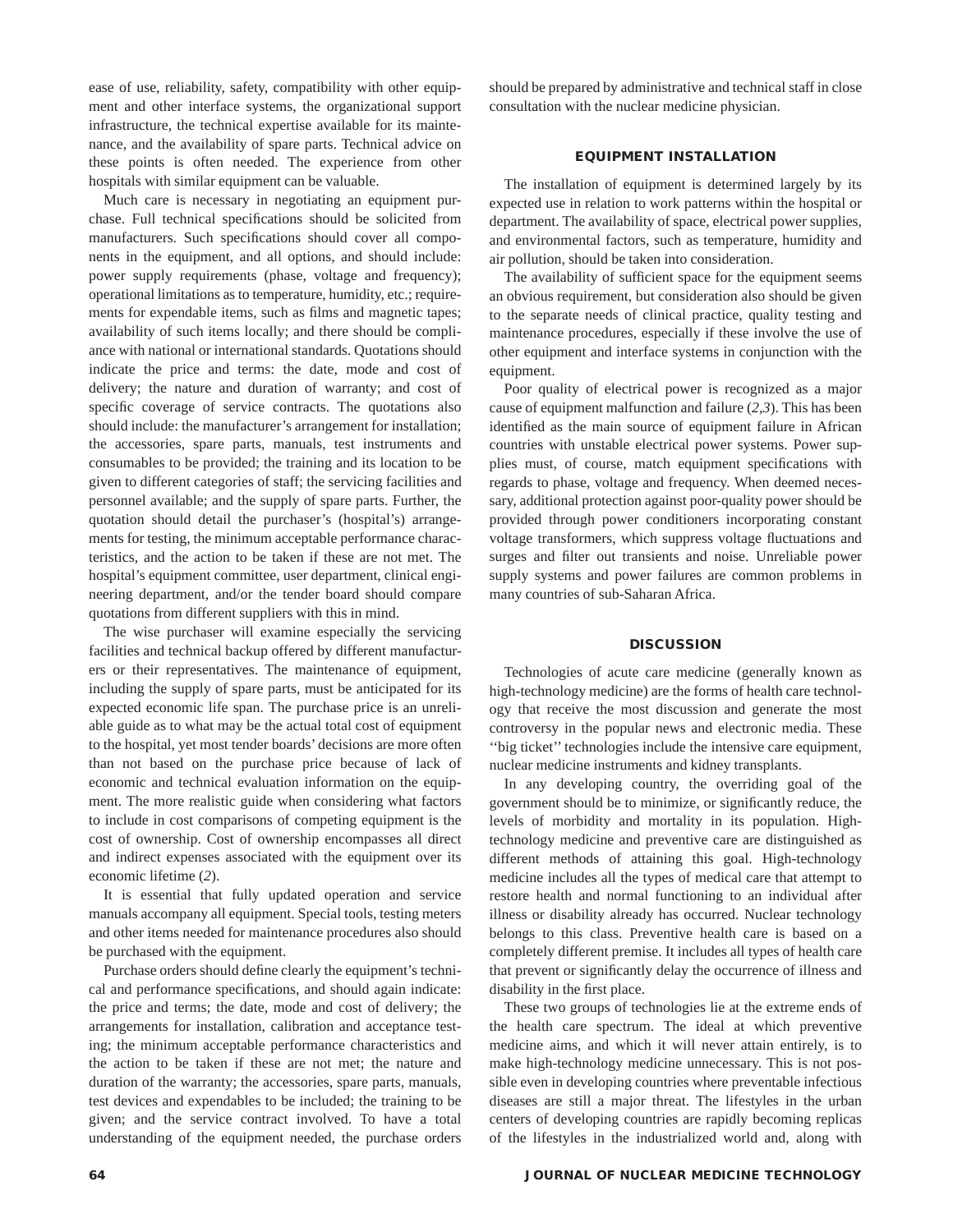them, have come chronic diseases that need high technology for investigation and treatment.

Health care systems in developing countries need both preventive and high-technology care, although in different proportions. The proportionality of investments in these two groups of technologies differs from country to country depending on available health resources and the national disease profile.

The general goal of health planners in developing nations has been to shift health care away from physician specialists to primary health care givers with a hope of reducing health costs. It has been rightly argued (*4*) that the claim that the bulk of health expenditures in referral and academic hospitals is used for high-technology medicine services is rather misleading, because teaching hospitals deliver a relatively small volume of high-technology services and a considerable volume of community services. Through historically well-established health referral systems, these hospitals receive and cater to not only most of the chronically ill, but also socially disadvantaged, patients from the district and community hospitals.

An independent facility (referral hospital) -based study (*5*) in Kwazulu-Natal Province, in South Africa, covering 350 inpatients and 150 outpatients, showed that hospitalization accounted for the largest costs (42.3%), followed by drugs (19.5%), intravenous fluids (15.4%), laboratory investigations (12.9%), radiology (10%) and others (4.4%). During the field study in Kenya and South Africa, the authors found a similar cost distribution.

One fact that must be recognized in the developing nations is that teaching hospitals are state institutions. These hospitals receive and cater to the poorest of the poor. Such patients are expensive to treat, monitor treatment progress in, and rehabilitate. The bulk of health care expenditures in these institutions can be attributed to hospitalization and care, rather than high-technology services.

The challenge for developing countries is to select technologies that meet the broad range of the national disease pattern, covering primary, secondary and tertiary health care. Nuclear medicine has developed a diagnostic niche in secondary and tertiary health care. Diagnosis is a first step on the long journey of health care. A key purpose of health care is therapy. But accurate diagnostic information can assist the physician in making the best choice of therapy. Early and accurate diagnosis of disease usually reduces the cost of health care. Advances in nuclear medicine will add more value to modern medicine and health care services in developing countries if appropriate technological choices are made and management capacity is improved.

### **Limitations of This Survey**

The main limitation was that this survey could cover only two countries and was limited to the public sector due to lack of funds. Inclusion of for-profit hospitals would have provided data for comparative analysis of technical and allocation efficiencies. It also would have given insight into functional indicators for equipment, such as availability and failure rate, for comparative analysis of equipment use and cost-effectiveness.

Other limitations were the inadequate equipment records in some hospitals and a total lack of equipment inventory management systems in most hospitals. Documents from several departments, finance, purchase and clinical engineering, had to be compared critically to establish actual capital investments on equipment and maintenance expenditures.

#### **CONCLUSION**

There is a myth, among health planners and policy makers in African countries, that nuclear medicine technology is not only expensive, but also does not offer much health benefit to the majority of the population. The argument goes on to suggest that a better health status could be achieved by investing more in primary health care.

The question is, what do we do with the already chronically ill patients in developing countries? First, disease and illness are not optional, be they infectious or chronic. Second, diseases become chronic due to the failure or nonexistence of preventive measures or early cure. Surely, even though palliation and postponement of death are not as good as prevention and cure, they are better than nothing. The state should fulfill its social obligation to its citizens, especially the poor and the disadvantaged, by providing specialized health care services.

Technology for preventive care and curative services should be balanced based on the national disease pattern and health needs. Preventive health care and curative care are not mutually exclusive, and, therefore, technological investments in both areas should be geared towards health service synergy. Preventive and acute care services are part and parcel of a sustainable health system.

Although allocation of scarce health resources remains a fundamental issue in health care in most African countries, it is important that both ends of the health care spectrum be strategically funded to enhance the free flow of patients through the primary, secondary and tertiary health referral chain. Imbalance in funding of either end is bound to create a service bottleneck in the health care system.

With growing populations and severe economic constraints, the issue of value for money and cost-effectiveness of health care services is more urgent in sub-Saharan Africa than any other region in the world. In such a socioeconomic environment, nuclear medicine techniques increase specificity, certainty and quantifiability of diagnosis, and better decision making about treatment and it is a cost-effective way to monitor whether the treatment is helpful or not. Today it is in the economic interest of patients, their families, the public and health care providers to evaluate the cost-effectiveness of diagnostic and therapeutic procedures. It is evident that uncertainty is what makes medical care so expensive.

The problems with health care technology investments in developing nations have more to do with technology assessment and management rather than with the technologies themselves. The common problems are:

- 1. Poor technology selection and procurement;
- 2. Mismatch of technology and available human resources and expertise;